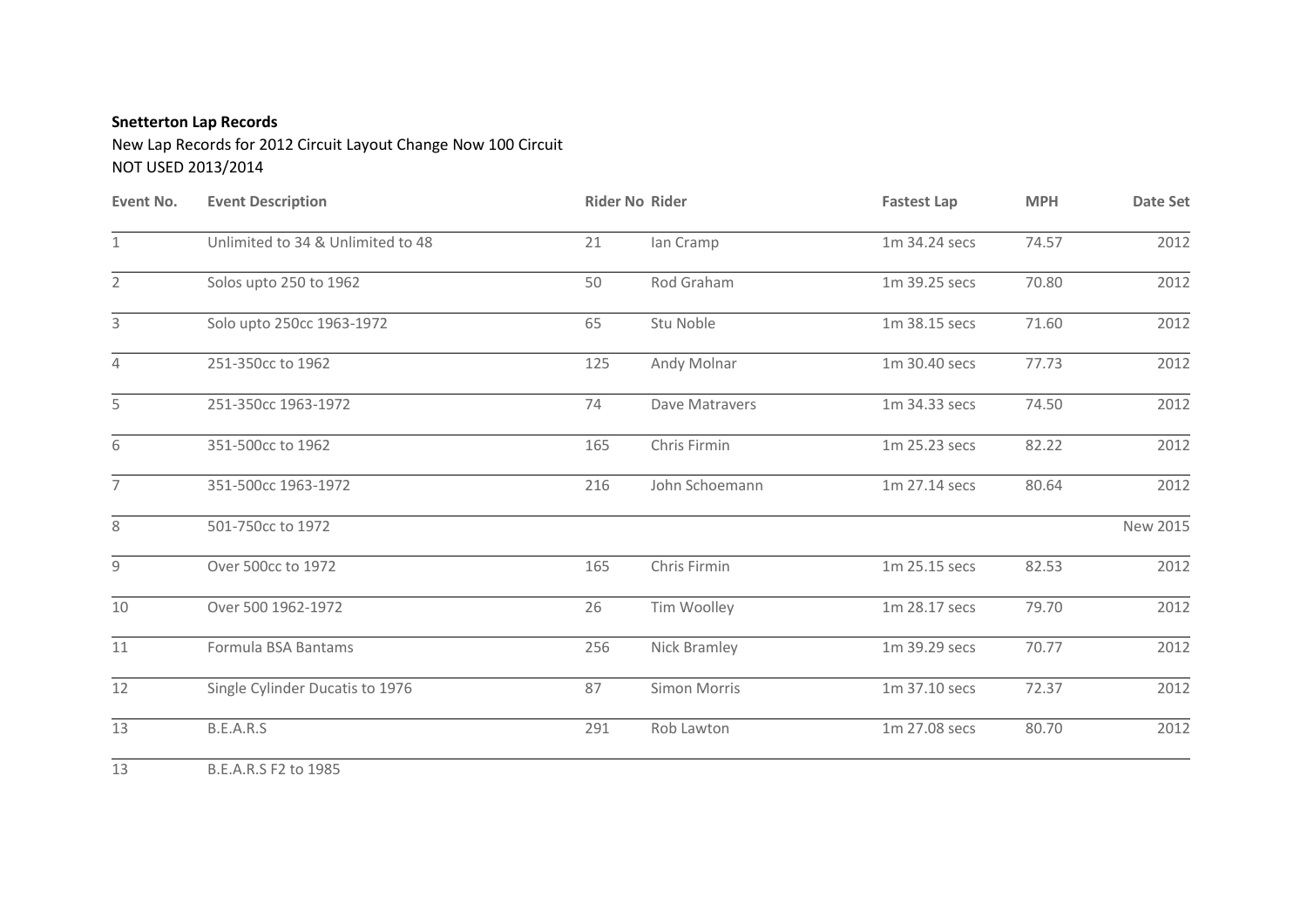| 14 | Japanese Air Cooled Solos upto 500cc to 1983    |                |                                  |               |       | New 2015     |  |
|----|-------------------------------------------------|----------------|----------------------------------|---------------|-------|--------------|--|
| 15 | Sidecar Outfits Unlimited to 1958               | 86             | Julian Bishop/Rebecca Howes      | 1m 44.52 secs | 67.23 | 2012         |  |
| 16 | Sidecar Based Three-wheelers upto 750cc to 1972 | 33             | Phil Biggadyke / Hayley Capewell | 1m 40.48 secs | 69.94 | 2012         |  |
| 17 | B3, Cyclecars & Morgans Unlimited to 1972       | 34             | <b>Bill Tuer/Maggie Tuer</b>     | 1m 34.83 secs | 74.10 | 2012         |  |
| 18 | B.E.A.R.S Sidecars to 1986                      |                |                                  |               |       |              |  |
| 19 | Geared Scooters                                 | $\overline{2}$ | <b>Guy Topper</b>                | 1m 36.25 secs | 73.01 | 2012         |  |
| 20 | Scooter Zips                                    | 66             | Scott Chapman                    | 1m 39.83 secs | 70.39 | 2012         |  |
| 21 | Novices                                         | 291            | Rob Lawton                       | 1m 28.23 secs | 79.65 | 2012         |  |
| 50 | Over 50s Solos                                  | 26             | Tim Woolley                      | 1m 28.59 secs | 79.32 | 2012         |  |
| 53 | Over 50s Charioteers                            | 86             | Julian Bishop/Rebecca Howes      | 1m 46.26 secs | 66.13 | 2012         |  |
|    | Sidecar C of C                                  | 57             | Sid Ormrod / Sheelagh Neal       | 1m 35.80 secs | 73.35 | 2012         |  |
| 30 | <b>R.Powell Memorial</b>                        |                |                                  |               |       |              |  |
|    | Solo C of C                                     |                |                                  |               |       | Not Ran 2012 |  |
|    | Tom Miller                                      |                |                                  |               |       |              |  |
|    | Lansdowne                                       |                |                                  |               |       |              |  |
|    | $\overline{ }$                                  |                |                                  |               |       |              |  |

Morgan TWMC